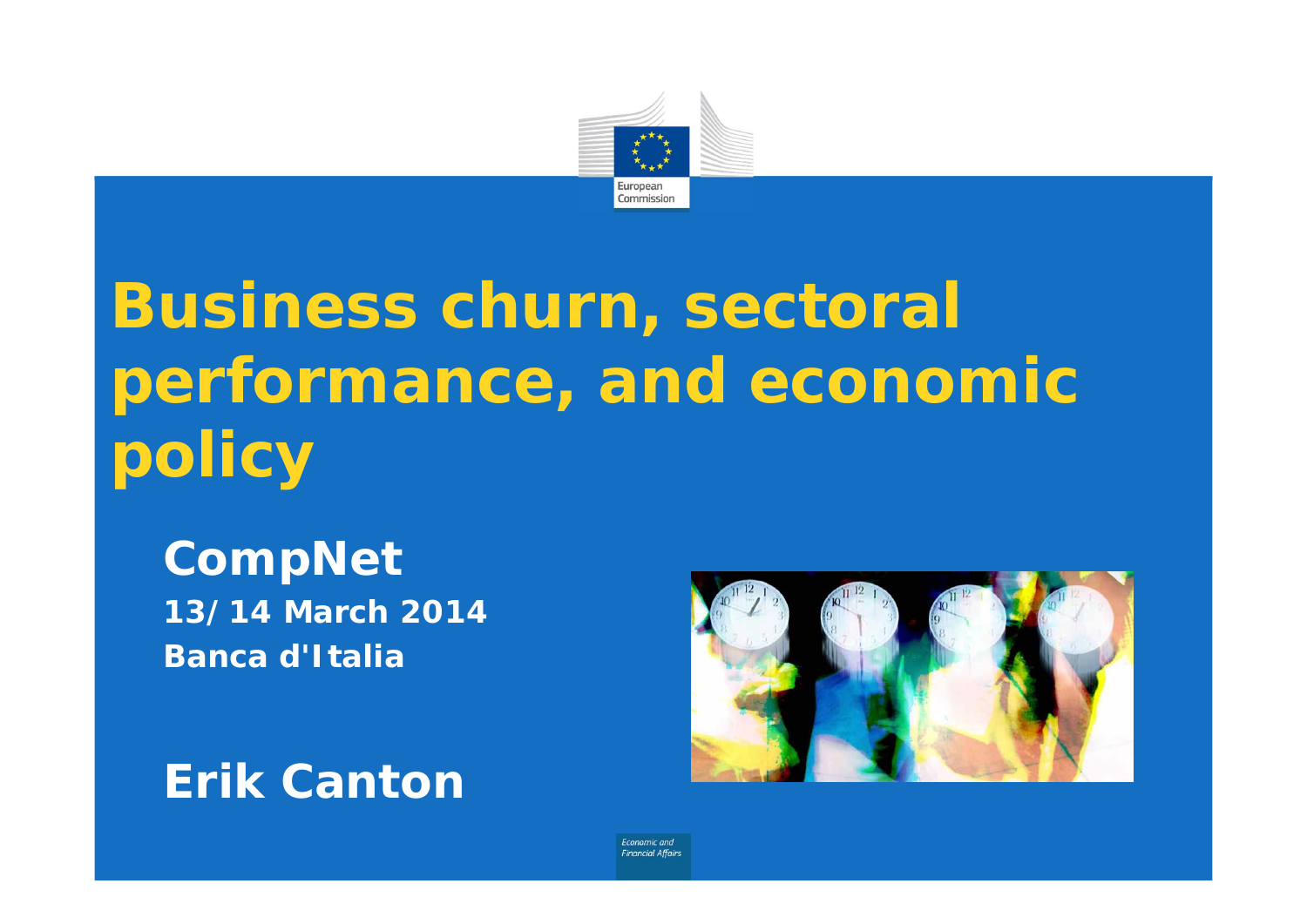

#### **Plan**

- *Business dynamics*
- *Allocative efficiency*
- $\bullet$  *Relationship between business dynamics and allocative efficiency*
- *Implications for policy*

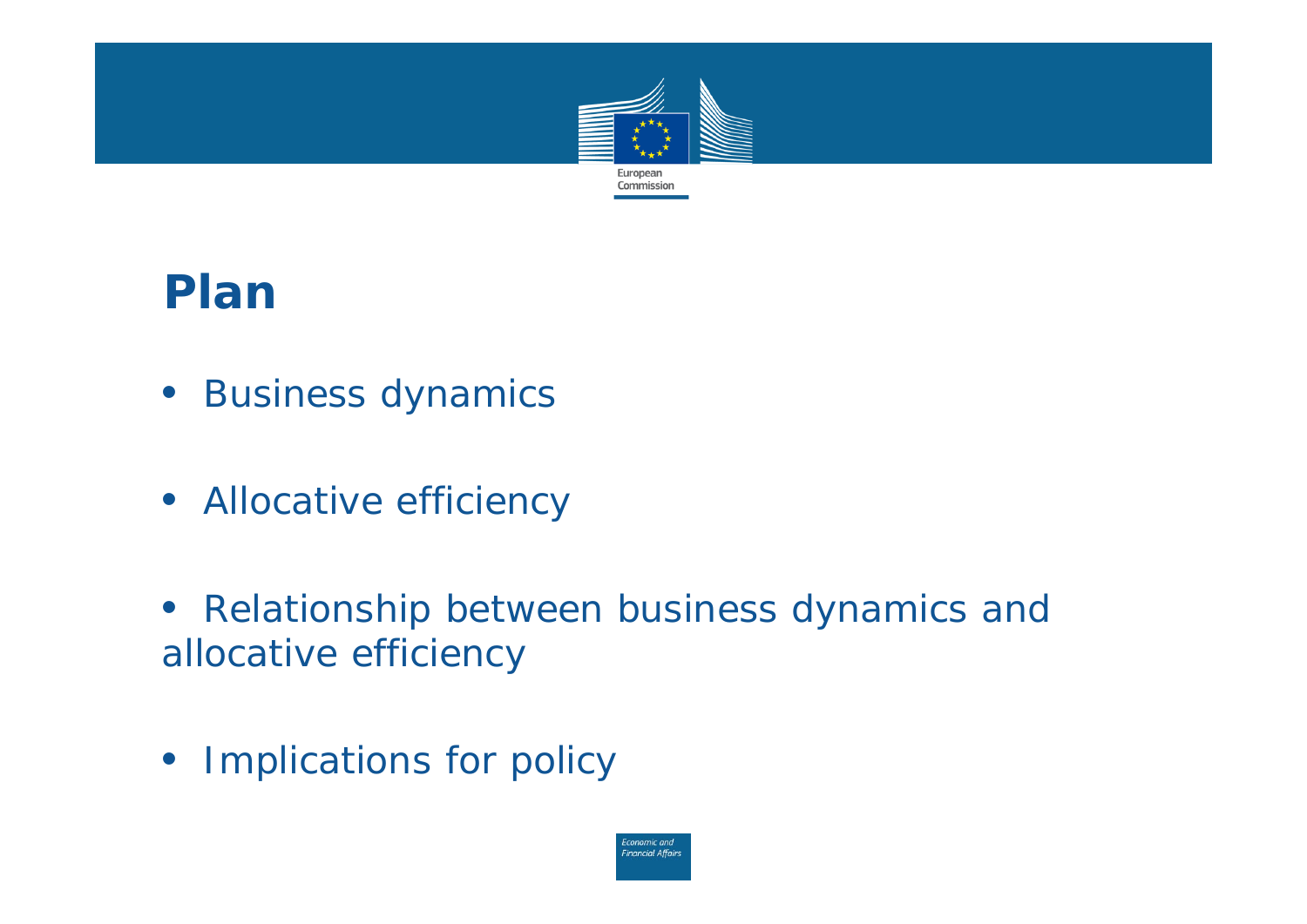

#### **From policy to outcomes**



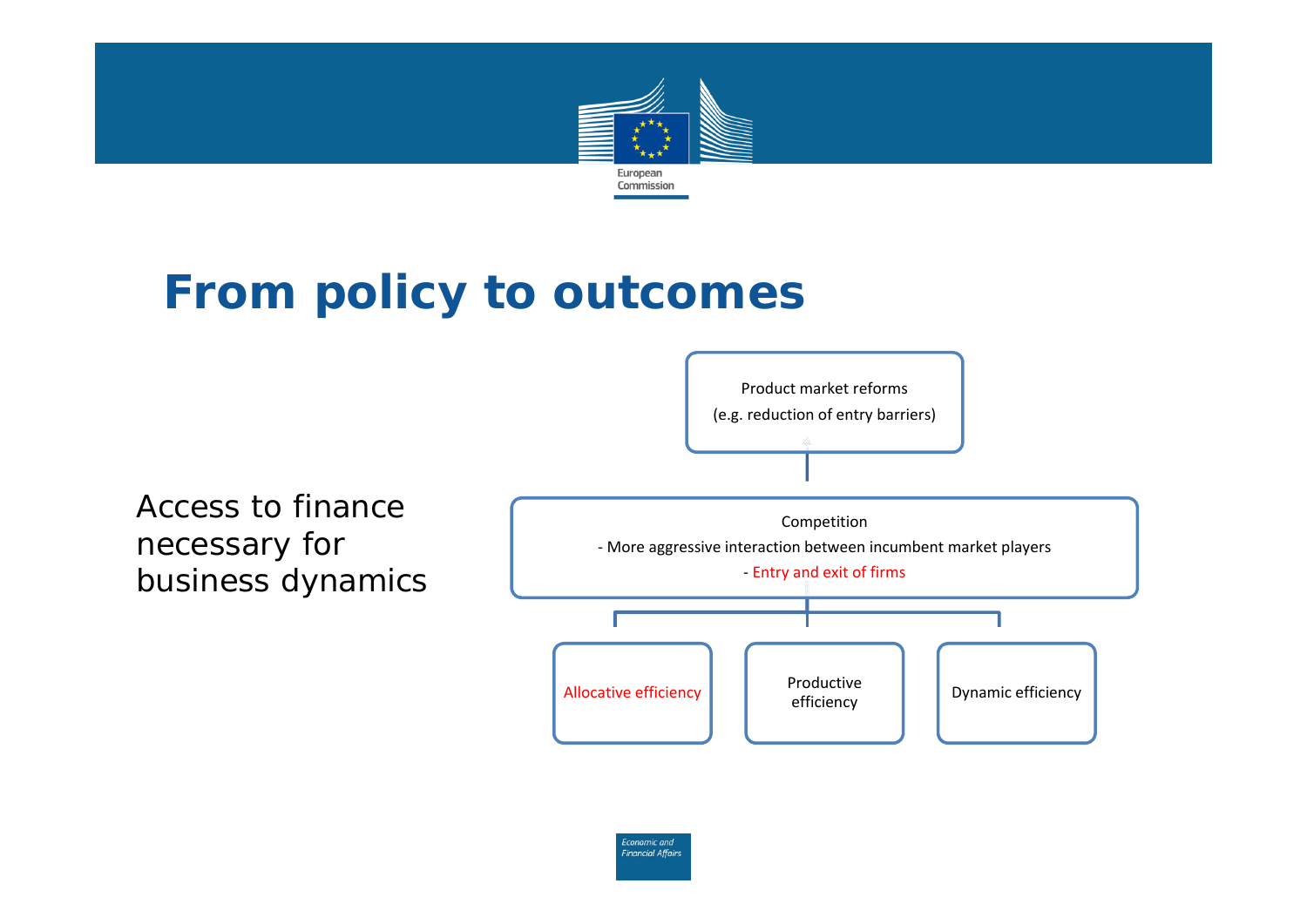

# **What is competition?**



- $\bullet$  *Competition brings about reallocation of output from less efficient to more efficient firms (Boone)*
- $\bullet$  *Most productive firms expand their market shares at the expensive of the less productive ones (Schumpeter's creative destruction)*
- $\bullet$ *This requires well-functioning financial markets*

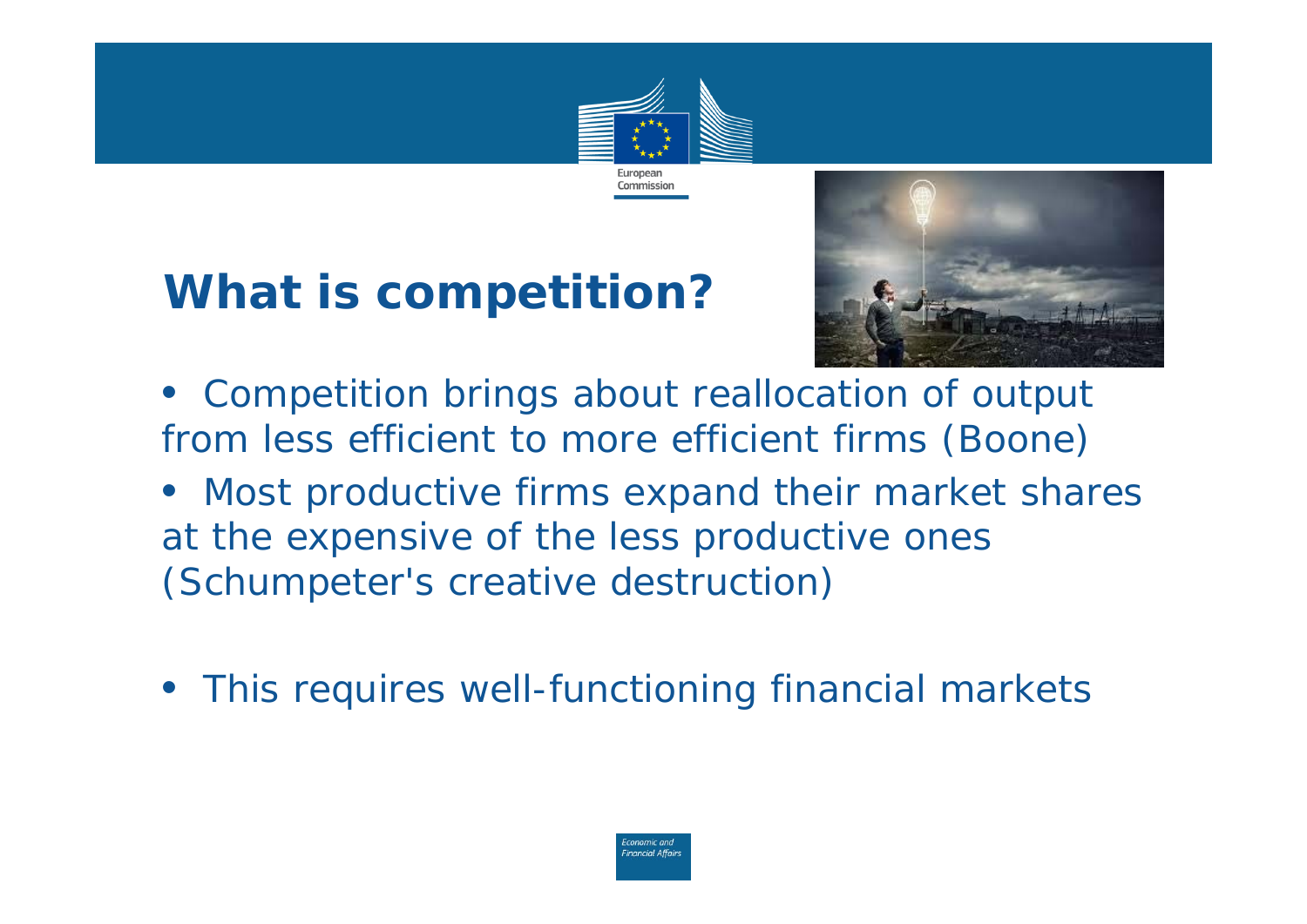

#### **Data**

- *Industry-level data from Eurostat*
	- Structural Business Statistics
	- Business demography data
- *2000-2010*
- *Most EU countries*
- *Linking NACE Rev. 2 to NACE Rev. 1.1 at letter level (e.g. manufacturing, construction,…)*

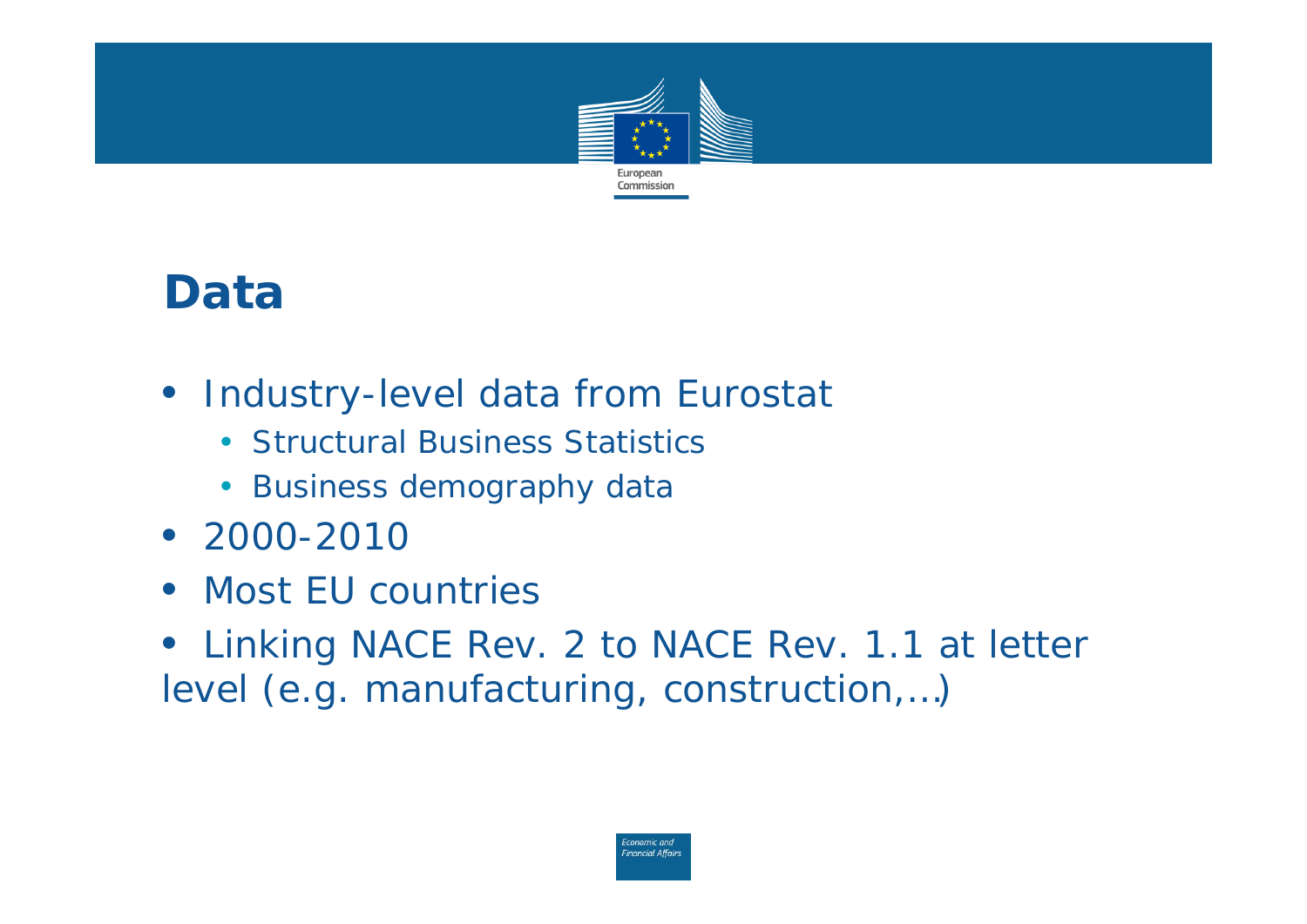

#### **Entry and exit of firms in the EU**

Birth and death are positively correlated in most MS…

… but not in e.g. FR, IE, PT

Birth rate high in LT

Death rate high in PT



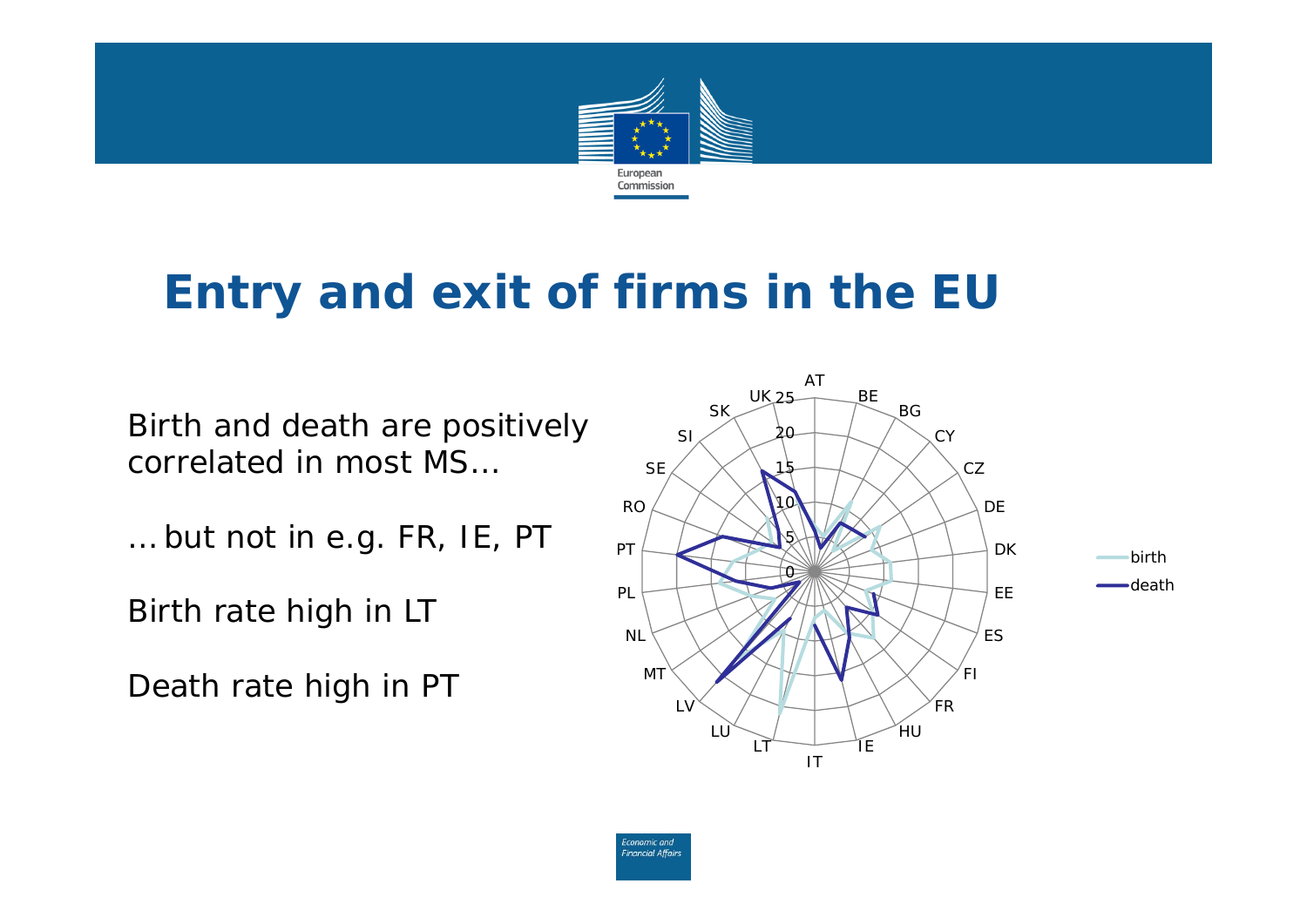

#### **Entry and exit over time in ES and NL**

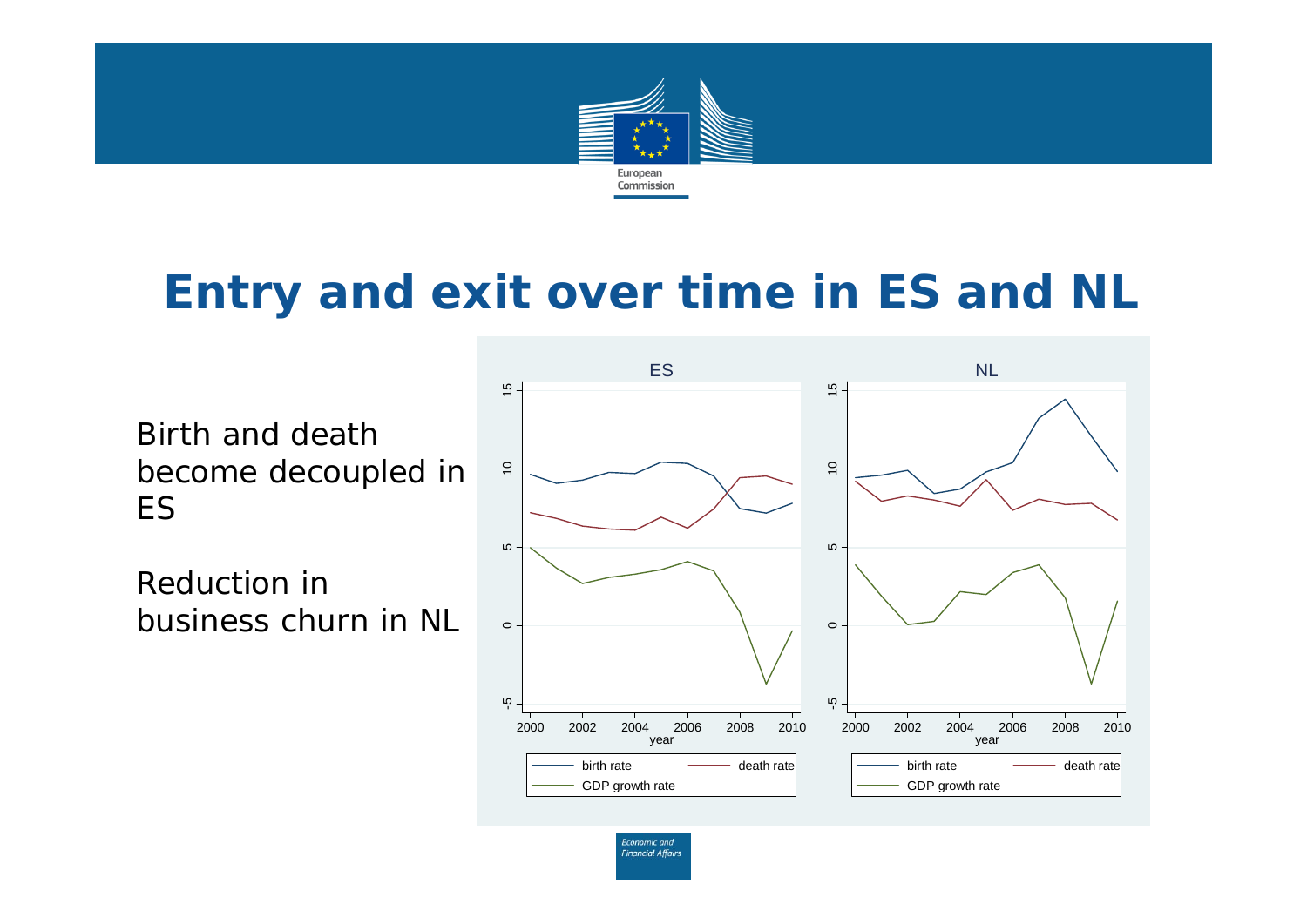

#### **Firm size at entry and exit in the EU**

Firm size at birth and death in same order of magnitude

BG, FR, HU: firm size at birth < death

AT, RO: firm size at  $birth > death$ 



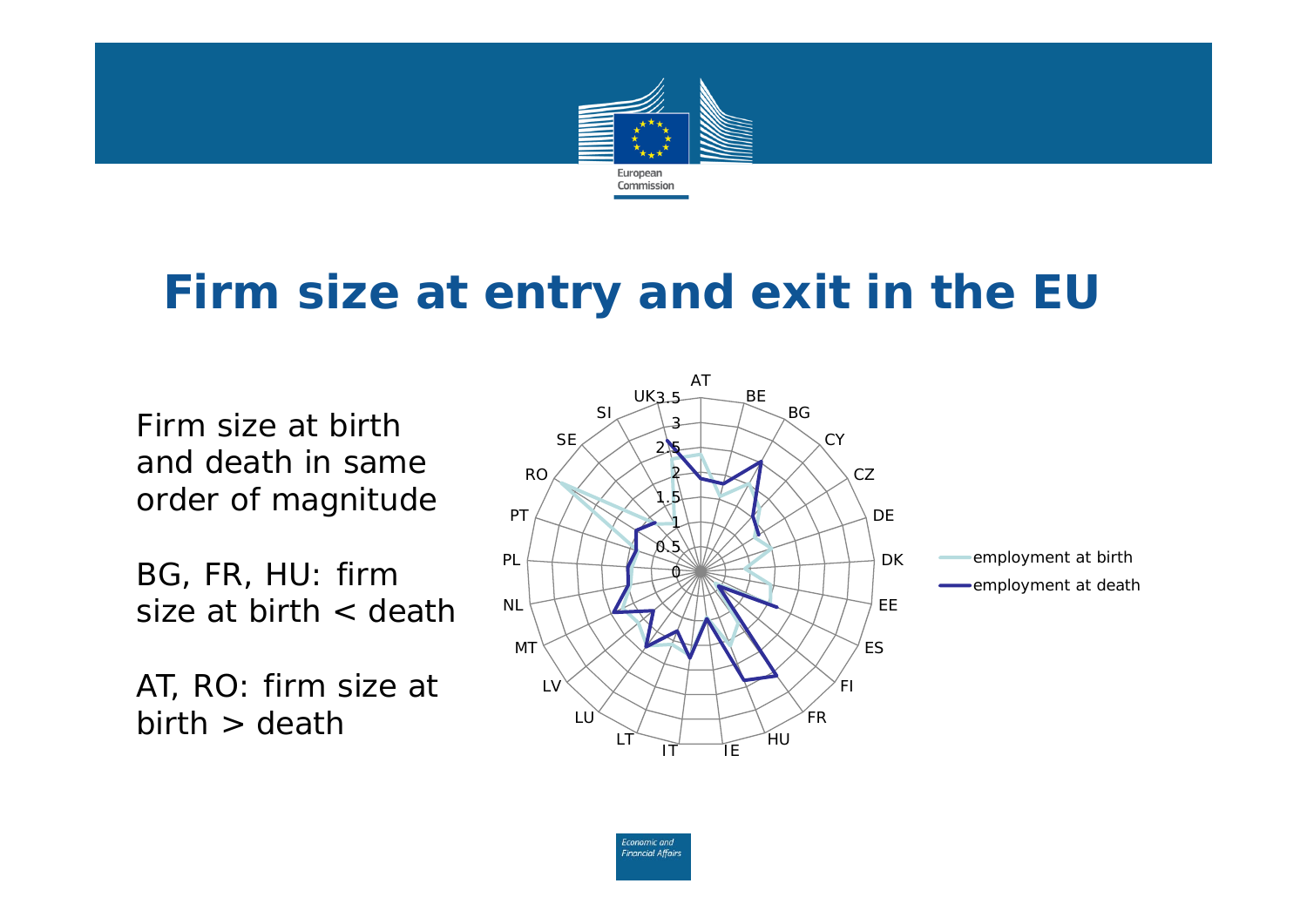

# **Interdependencies in firm dynamics**

|                     | <b>Birth</b> | Lagged birth | Death | Lagged death |
|---------------------|--------------|--------------|-------|--------------|
| <b>Birth</b>        |              |              |       |              |
| Lagged birth        | 0.80         |              |       |              |
| Death               | 0.42         | 0.39         |       |              |
| Lagged death $0.40$ |              | 0.40         | 0.78  |              |

"Granger-causality" between lagged death and birth consistent with Schumpeterian replacement effect

"Granger-causality" between lagged birth and death consistent with Schumpeterian displacement effect

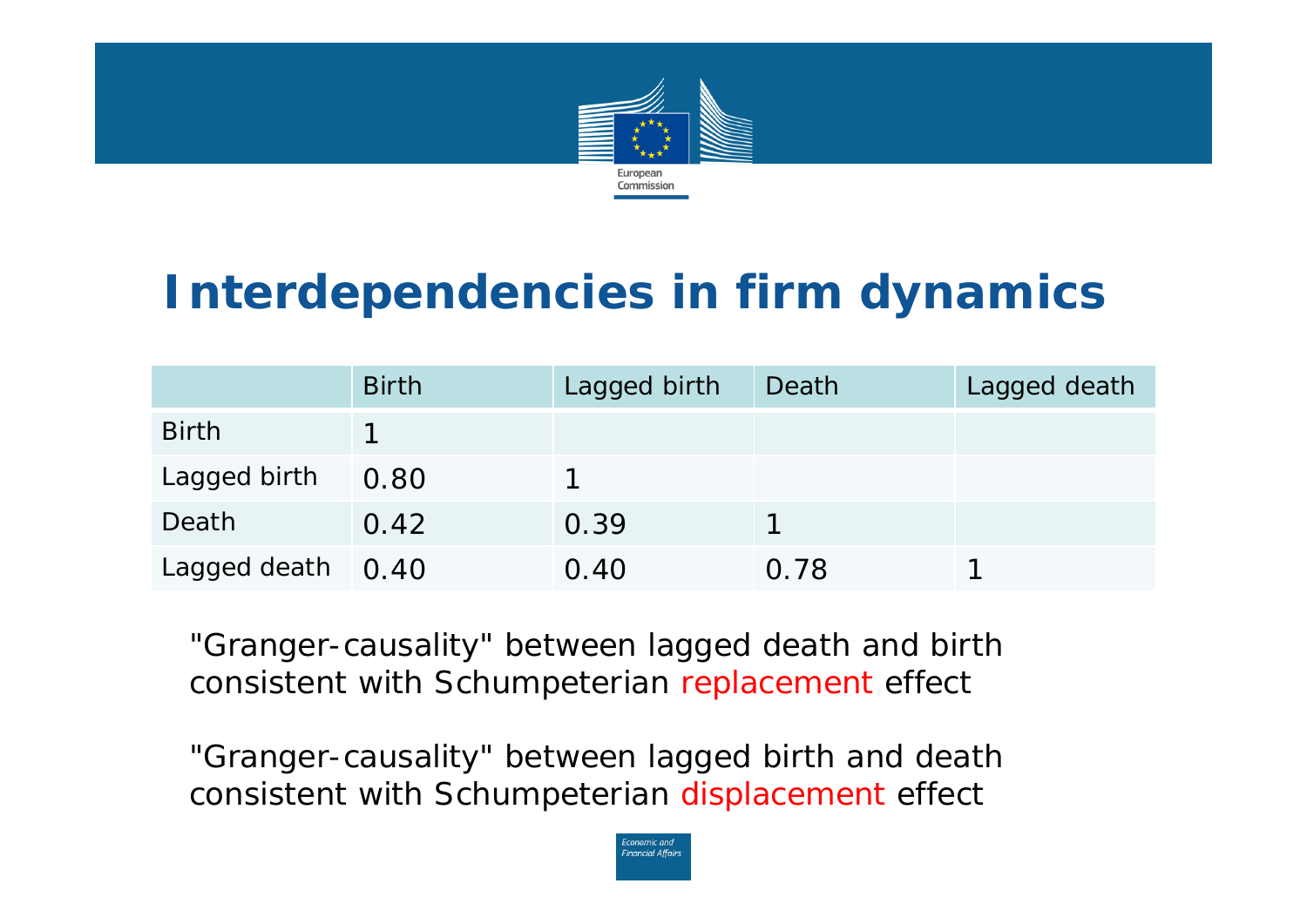

#### **Financing constraints reduce birth rates**

SAFE survey

Birth=9.7-7.7\* $\times$ AVAIL



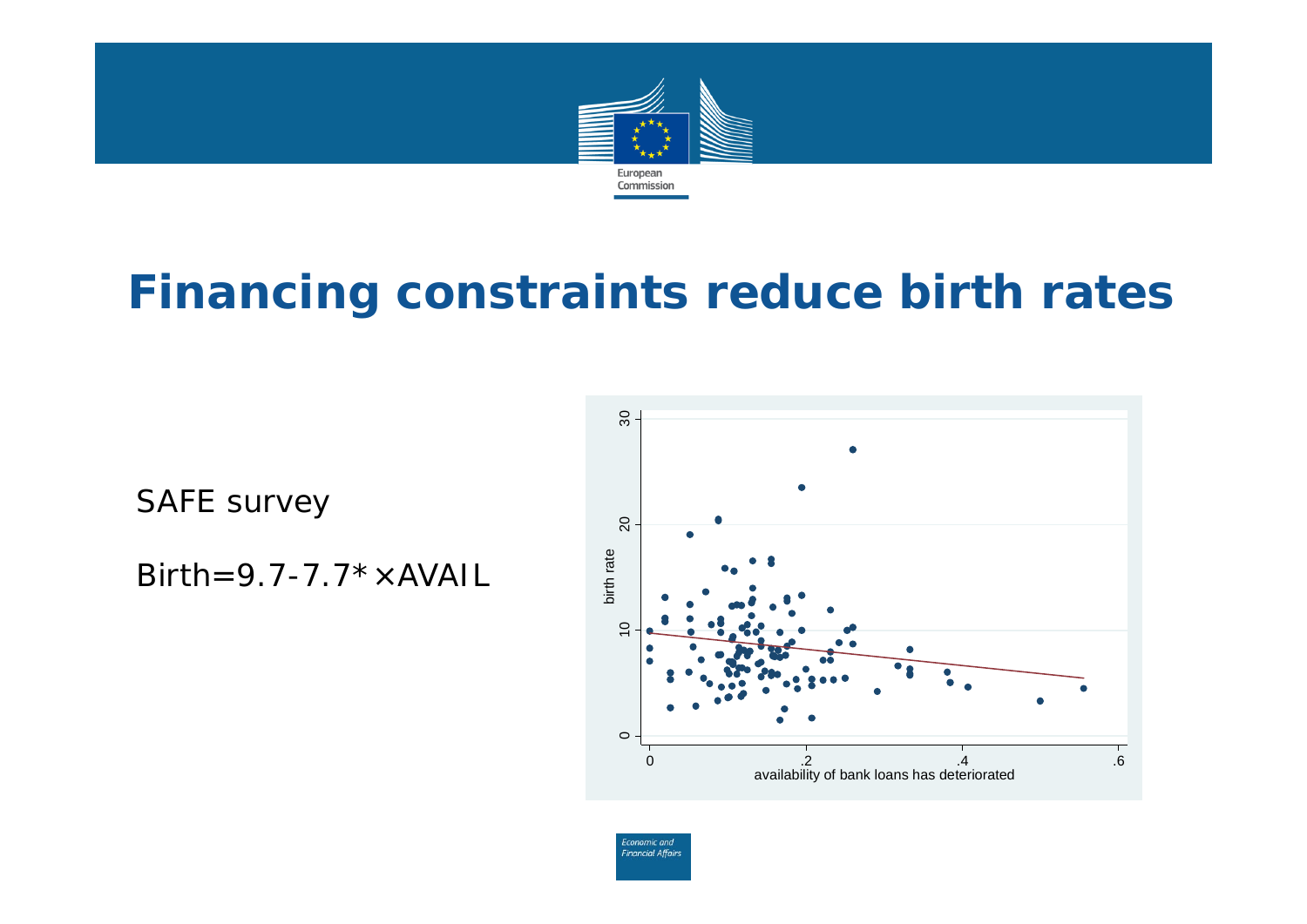

#### **Allocative efficiency**



In German manufacturing the most productive firms have the highest market share;

this is not the case in support service activities

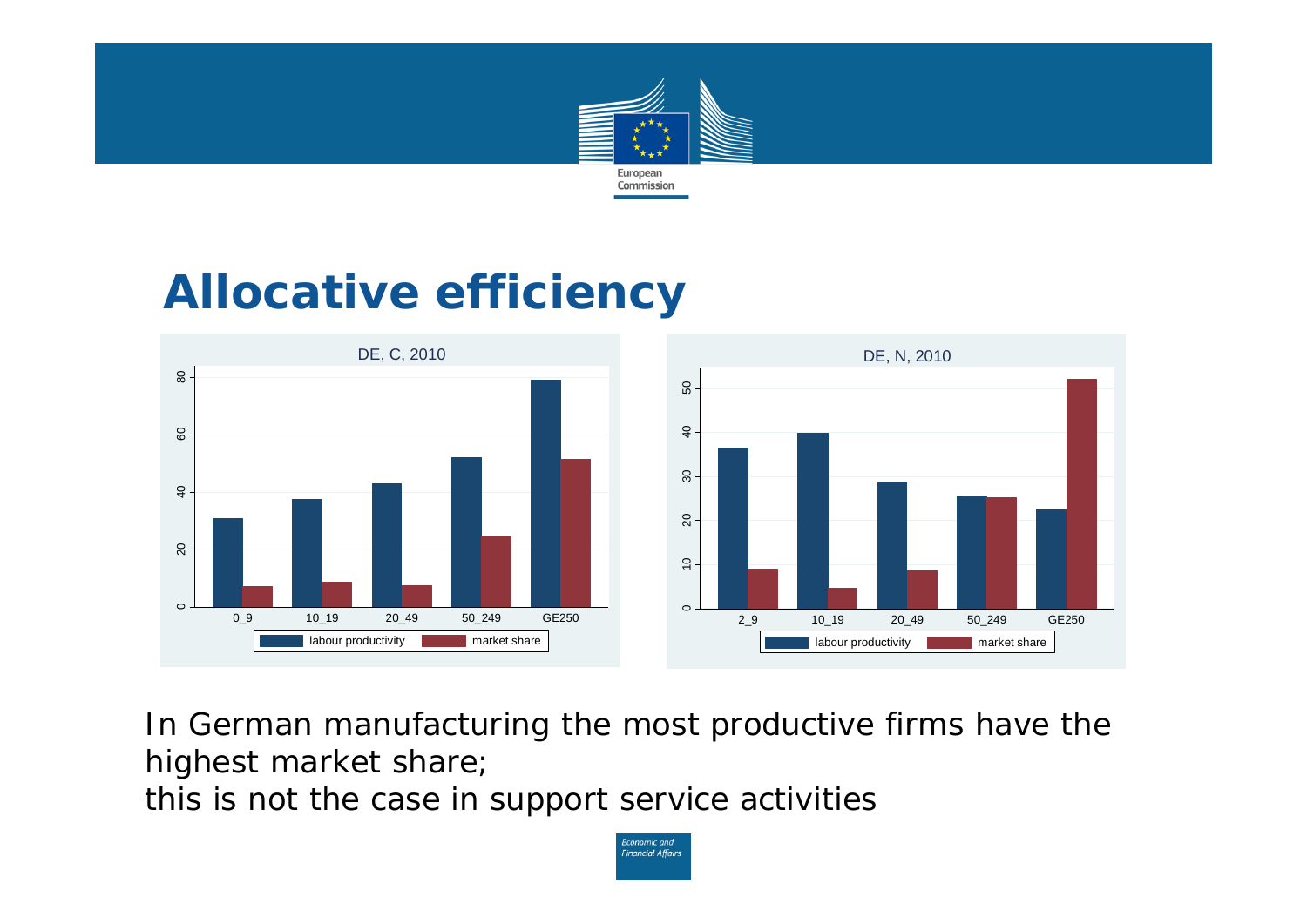

#### **AE-index for selected countries**

AE relatively low in services

Professional services (M) Graphs by geo Manufacturing (C) Construction (F) Transport (H) Hotels and food (I) ICT (J) Real estate act. (L) Support services (N)



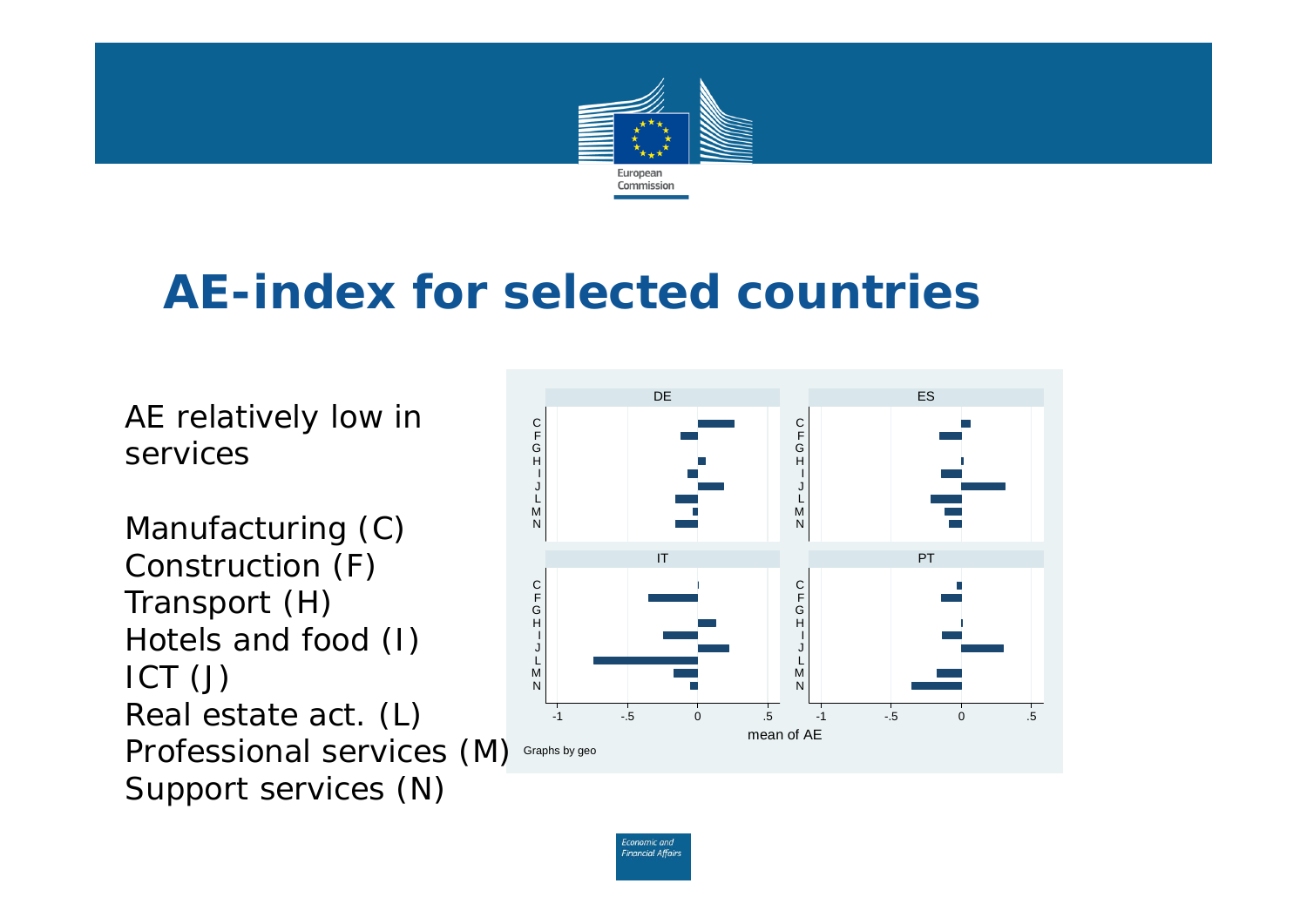

#### **Business dynamics and allocative efficiency**

*FE:*

*RE:*

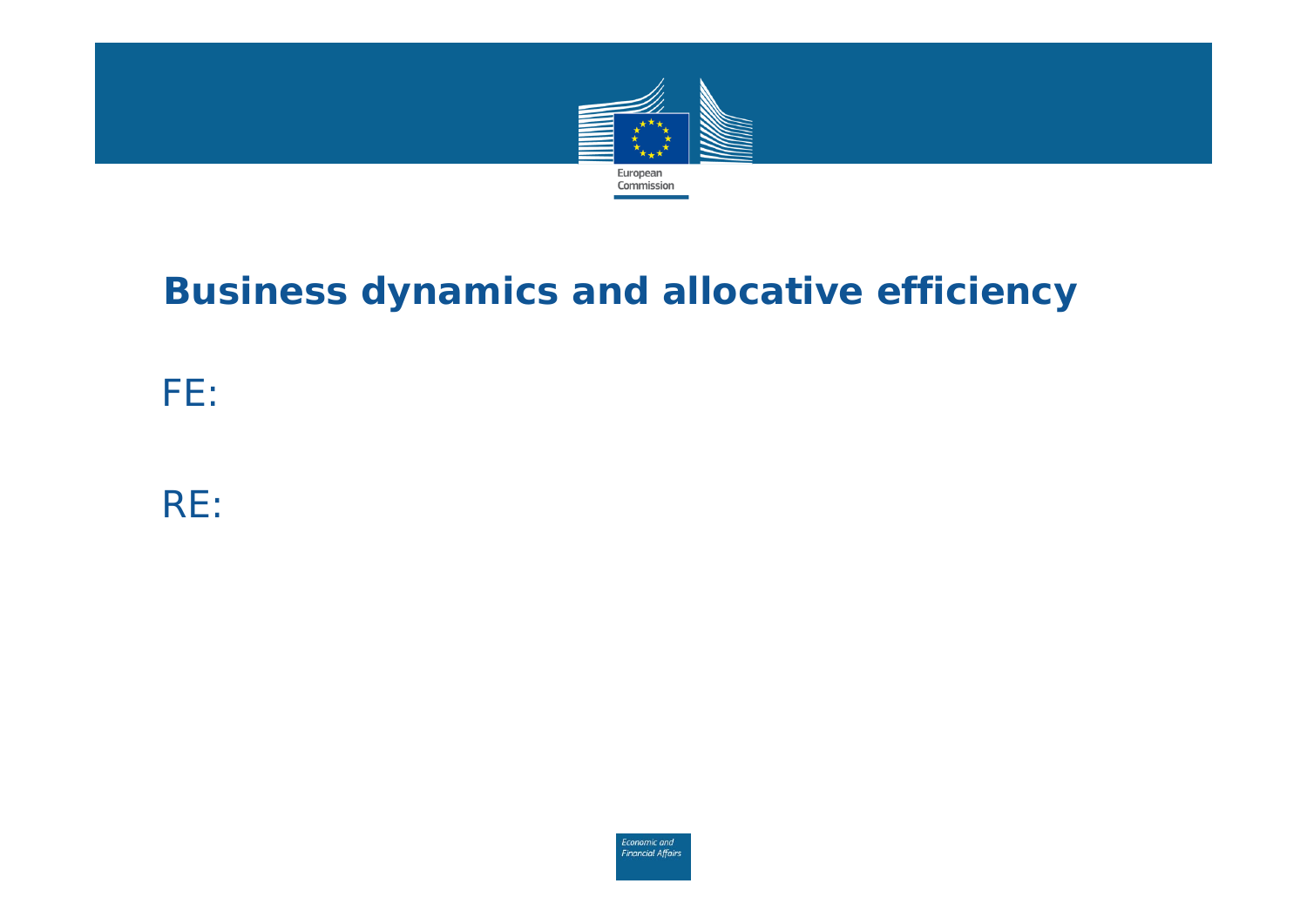

# **Impact of entry on AE**

|                                        | (1)           | $\mathcal{L}$  | (3)           | (4)            | (5)           | (6)            |
|----------------------------------------|---------------|----------------|---------------|----------------|---------------|----------------|
| <b>VARIABLES</b>                       | AE            | AE             | AE            | AE             | AE            | AE             |
|                                        | Fixed effects | Random effects | Fixed effects | Random effects | Fixed effects | Random effects |
|                                        |               |                |               |                |               |                |
| $birth_t$                              | $0.003***$    | $0.003***$     | $0.002*$      | $0.002*$       | $0.003***$    | $0.003***$     |
|                                        | (0.001)       | (0.001)        | (0.001)       | (0.001)        | (0.001)       | (0.001)        |
| employment at                          |               |                |               |                |               |                |
| $birth_t$                              | $0.016***$    | $0.016***$     | $0.018***$    | $0.017***$     | $0.038***$    | $0.034***$     |
|                                        | (0.003)       | (0.003)        | (0.005)       | (0.005)        | (0.007)       | (0.007)        |
| birth $_{t-1}$                         |               |                | 0.001         | 0.001          |               |                |
|                                        |               |                | (0.001)       | (0.001)        |               |                |
| employment at                          |               |                |               |                |               |                |
| birth $_{t-1}$                         |               |                | 0.003         | 0.003          |               |                |
|                                        |               |                | (0.004)       | (0.004)        |               |                |
| employment at                          |               |                |               |                |               |                |
| birth, $2$                             |               |                |               |                | $-0.002***$   | $-0.002$ ***   |
|                                        |               |                |               |                | (0.001)       | (0.001)        |
|                                        |               |                |               |                |               |                |
| Observations                           | 998           | 998            | 862           | 862            | 998           | 998            |
| R-squared                              | 0.619         |                | 0.655         |                | 0.623         |                |
|                                        |               |                |               |                |               |                |
| Standard errors in parentheses         |               |                |               |                |               |                |
| *** p<0.01, ** p<0.05, * p<0.1         |               |                |               |                |               |                |
| Sector- and year-dummies are included. |               |                |               |                |               |                |

Birth rate and firm size at birth increases AE If firm size at birth increases by 1 worker, AE is increased by 2-4%

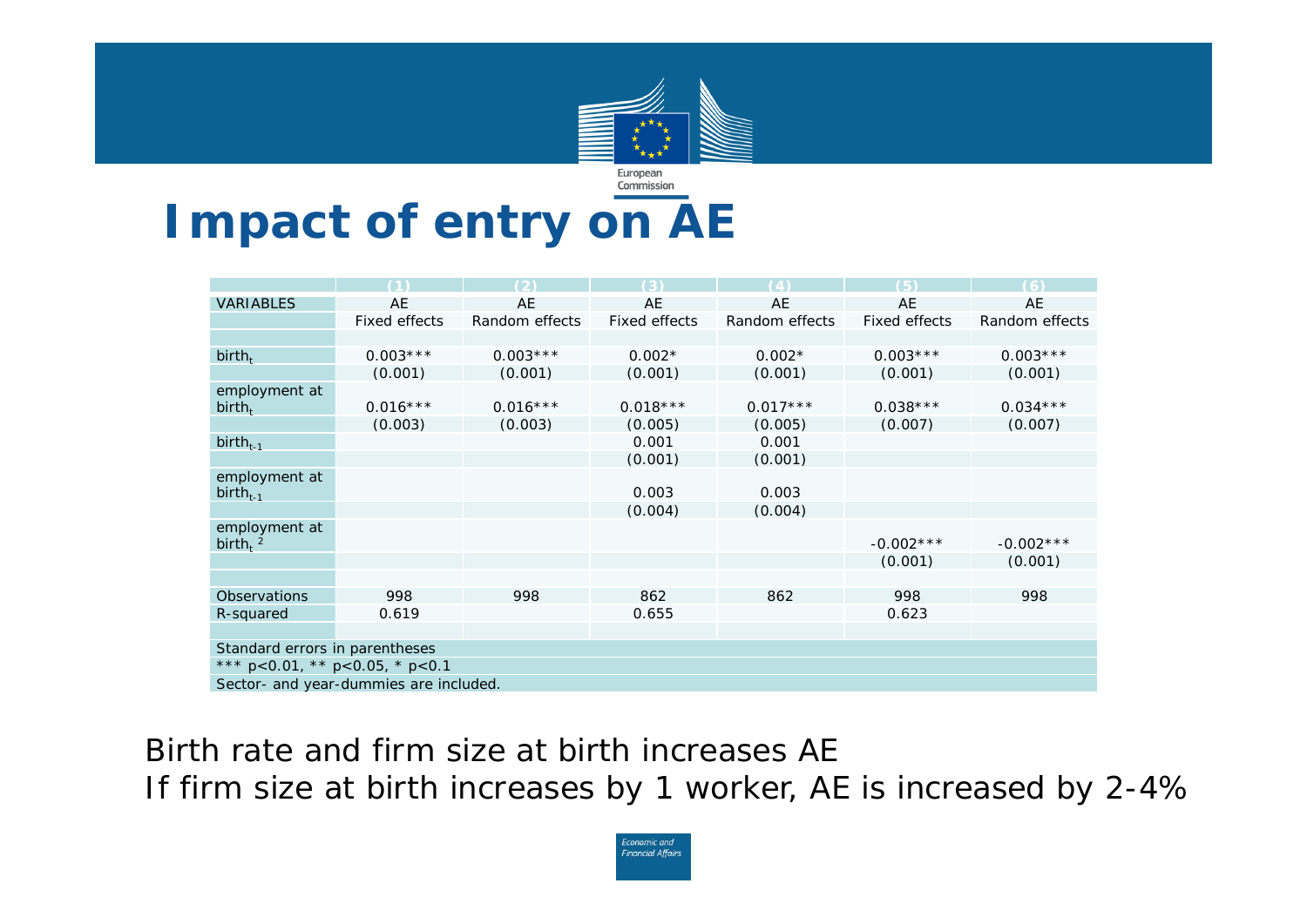

### **Impact of exit on AE**

|                                              | (1)                  | (2)            | (3)           | $\Delta$       | (5)           | (6)            |
|----------------------------------------------|----------------------|----------------|---------------|----------------|---------------|----------------|
| <b>VARIABLES</b>                             | AE                   | AE             | AE            | AE             | AE            | AE             |
|                                              | <b>Fixed effects</b> | Random effects | Fixed effects | Random effects | Fixed effects | Random effects |
|                                              |                      |                |               |                |               |                |
| $death_t$                                    | $-0.001*$            | $-0.001$       | $-0.000$      | $-0.000$       | $-0.001$      | $-0.001$       |
|                                              | (0.001)              | (0.001)        | (0.001)       | (0.001)        | (0.001)       | (0.001)        |
| employment at                                |                      |                |               |                |               |                |
| $death_t$                                    | $0.010***$           | $0.009**$      | $0.009*$      | $0.009*$       | $0.040***$    | $0.033***$     |
|                                              | (0.004)              | (0.004)        | (0.005)       | (0.005)        | (0.009)       | (0.009)        |
| $death_{t-1}$                                |                      |                | $-0.001$      | $-0.001$       |               |                |
|                                              |                      |                | (0.001)       | (0.001)        |               |                |
| employment at<br>$death_{t-1}$               |                      |                | $-0.001$      | $-0.001$       |               |                |
|                                              |                      |                | (0.005)       | (0.005)        |               |                |
| employment at                                |                      |                |               |                |               |                |
| death, $2$                                   |                      |                |               |                | $-0.003***$   | $-0.003***$    |
|                                              |                      |                |               |                | (0.001)       | (0.001)        |
|                                              |                      |                |               |                |               |                |
| Observations                                 | 936                  | 936            | 779           | 779            | 936           | 936            |
| R-squared                                    | 0.612                |                | 0.644         |                | 0.617         |                |
|                                              |                      |                |               |                |               |                |
| Standard errors in parentheses               |                      |                |               |                |               |                |
| *** $p < 0.01$ , ** $p < 0.05$ , * $p < 0.1$ |                      |                |               |                |               |                |
| Sector- and year-dummies are included.       |                      |                |               |                |               |                |

#### Firm size at death increases AE

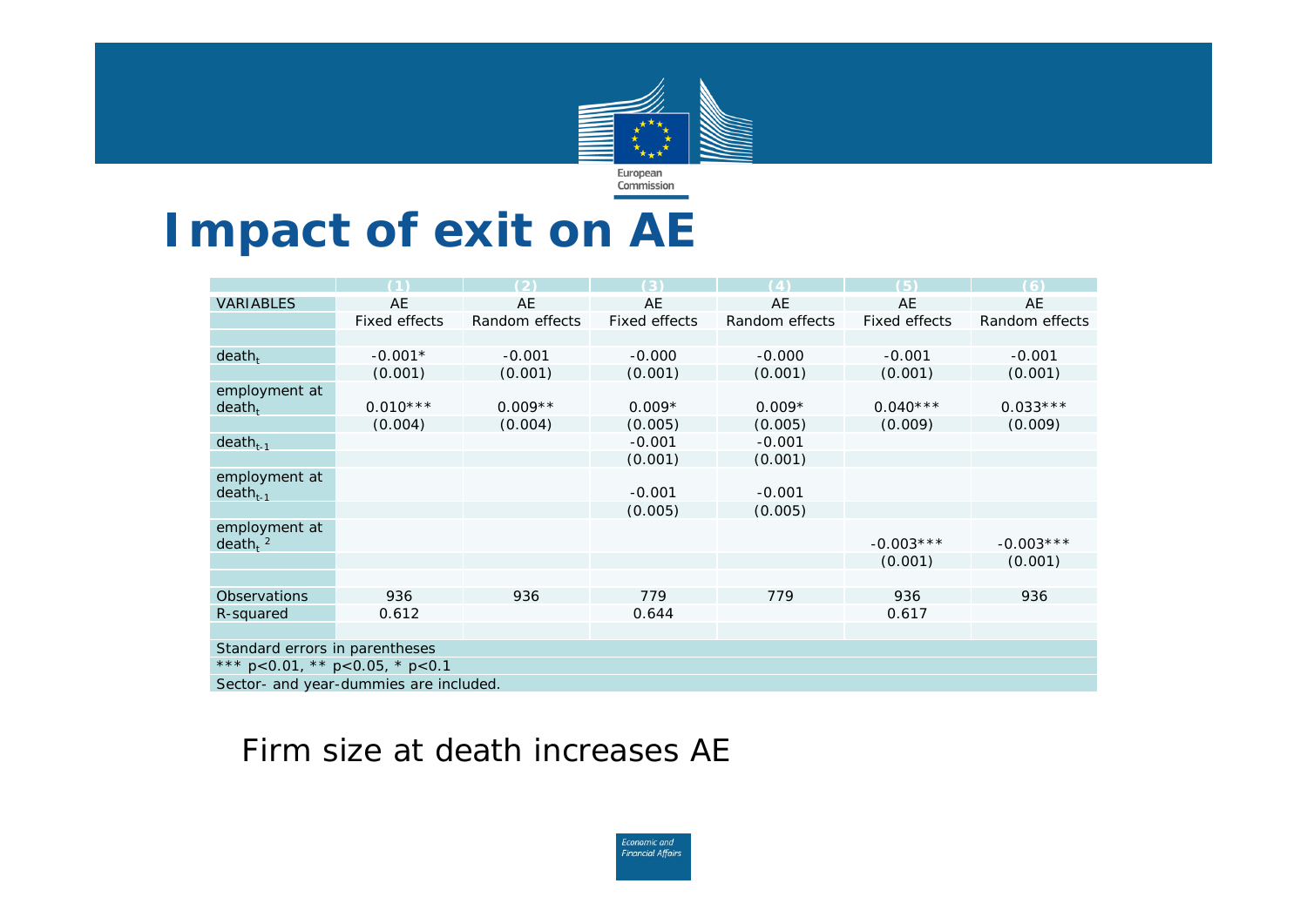

# **Conclusions**

- *AE-indicator comparable with data from CompNet (ECB WP 1634)?*
- *AE relatively low in services*
- *AE related with business dynamics*
	- $\bullet$ Market entry increases AE
	- •Firm size at birth and death increases AE
- $\bullet$  *Deeper understanding of business dynamics necessary for effective policy design*
	- Role of access to finance
	- Role of product market regulation

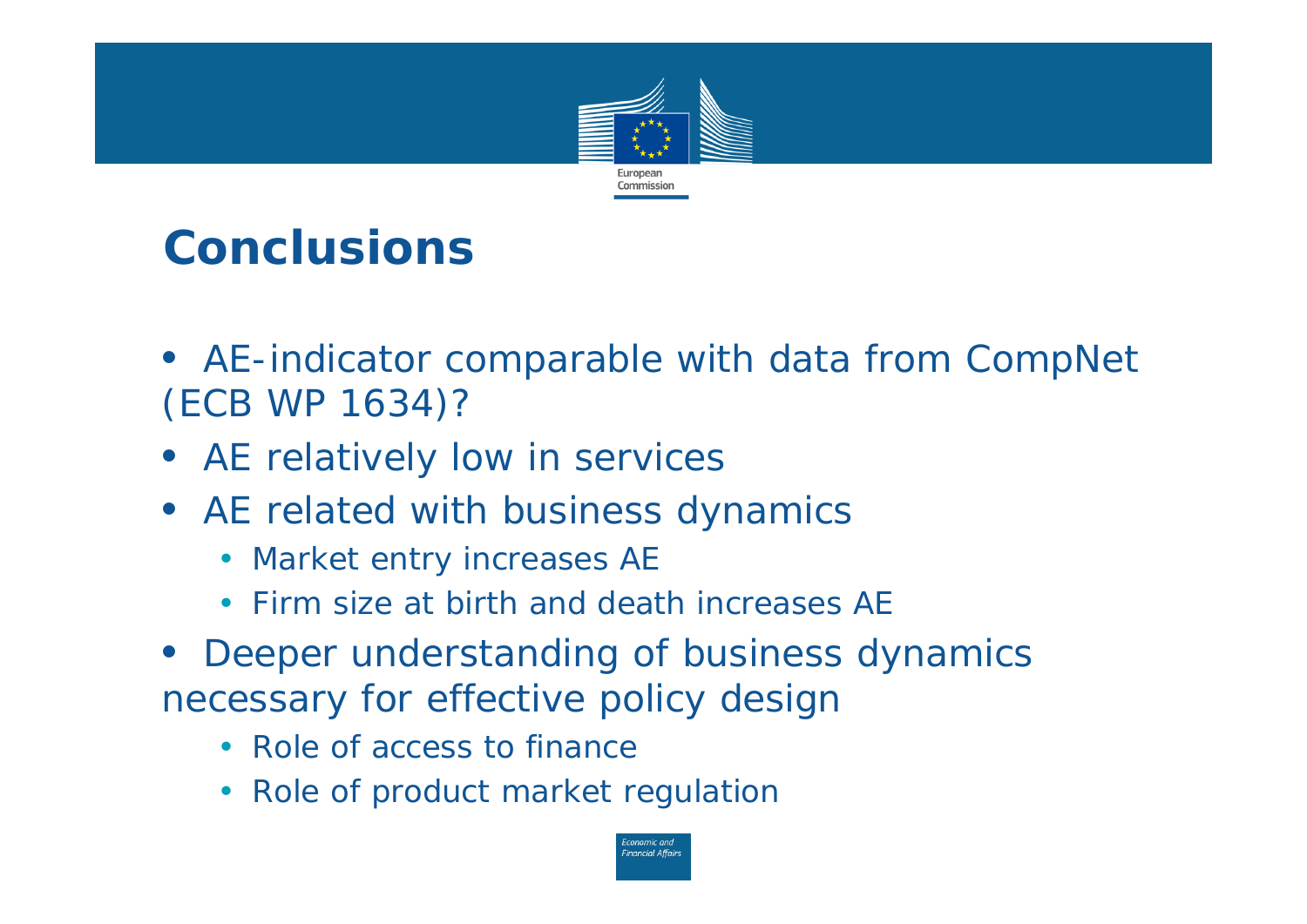

#### **Future research**

- $\bullet$  *Two-step procedure to investigate the impact of policy on AE through the transmission channels birth and death*
- *Step 1: Impact of policy on birth / death*
- *Step 2: Impact of predicted birth / death on AE*

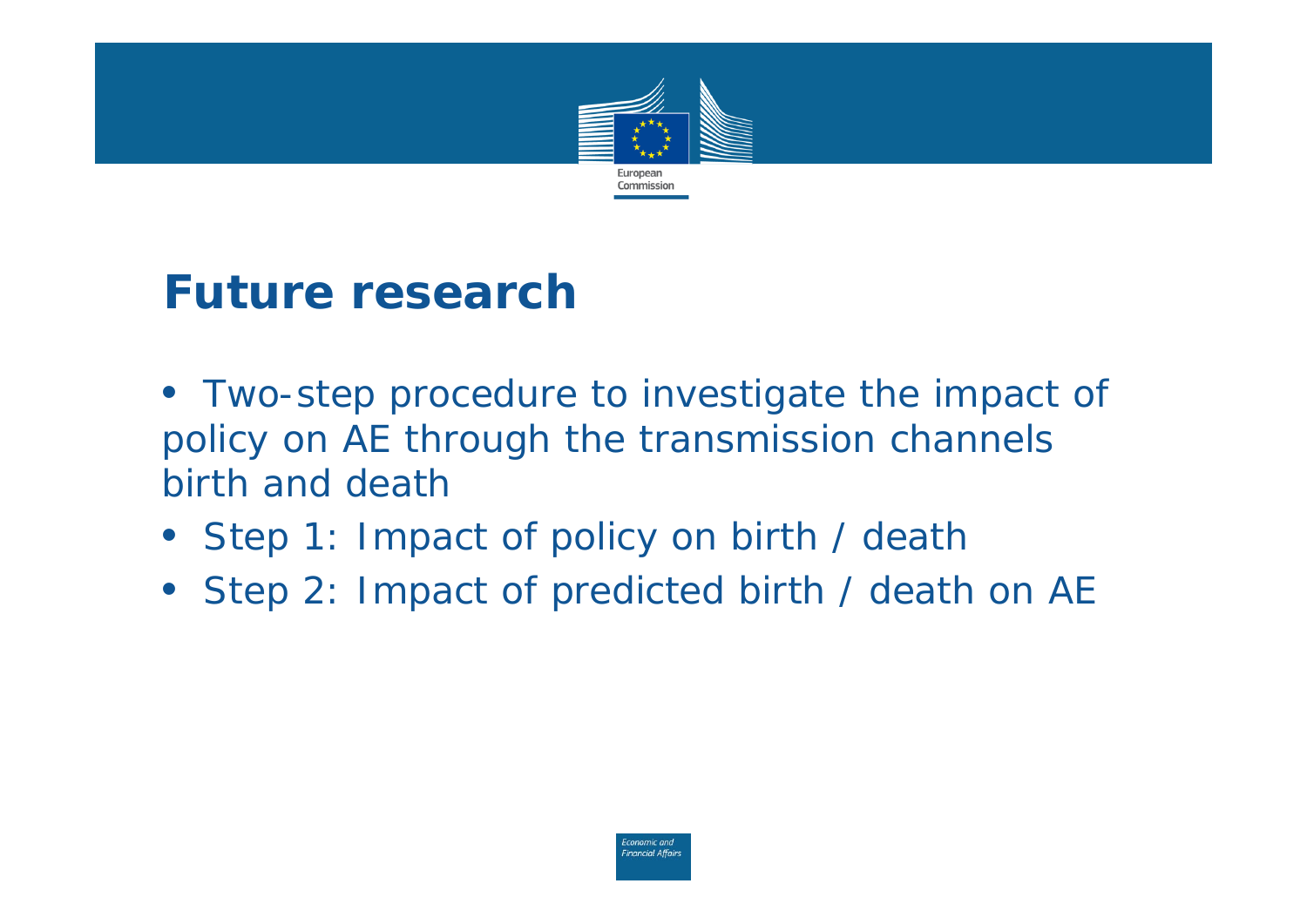

# **Implications for policy**

• *Policy efforts to revitalise competitiveness are of paramount importance to absorb idle productive resources; firm dynamics are intimately connected with the business environment and the quality of public institutions*

• *A key policy action is to make sure that banks resume their role as financers of new business activities and lenders to viable firms; this would improve allocative efficiency*